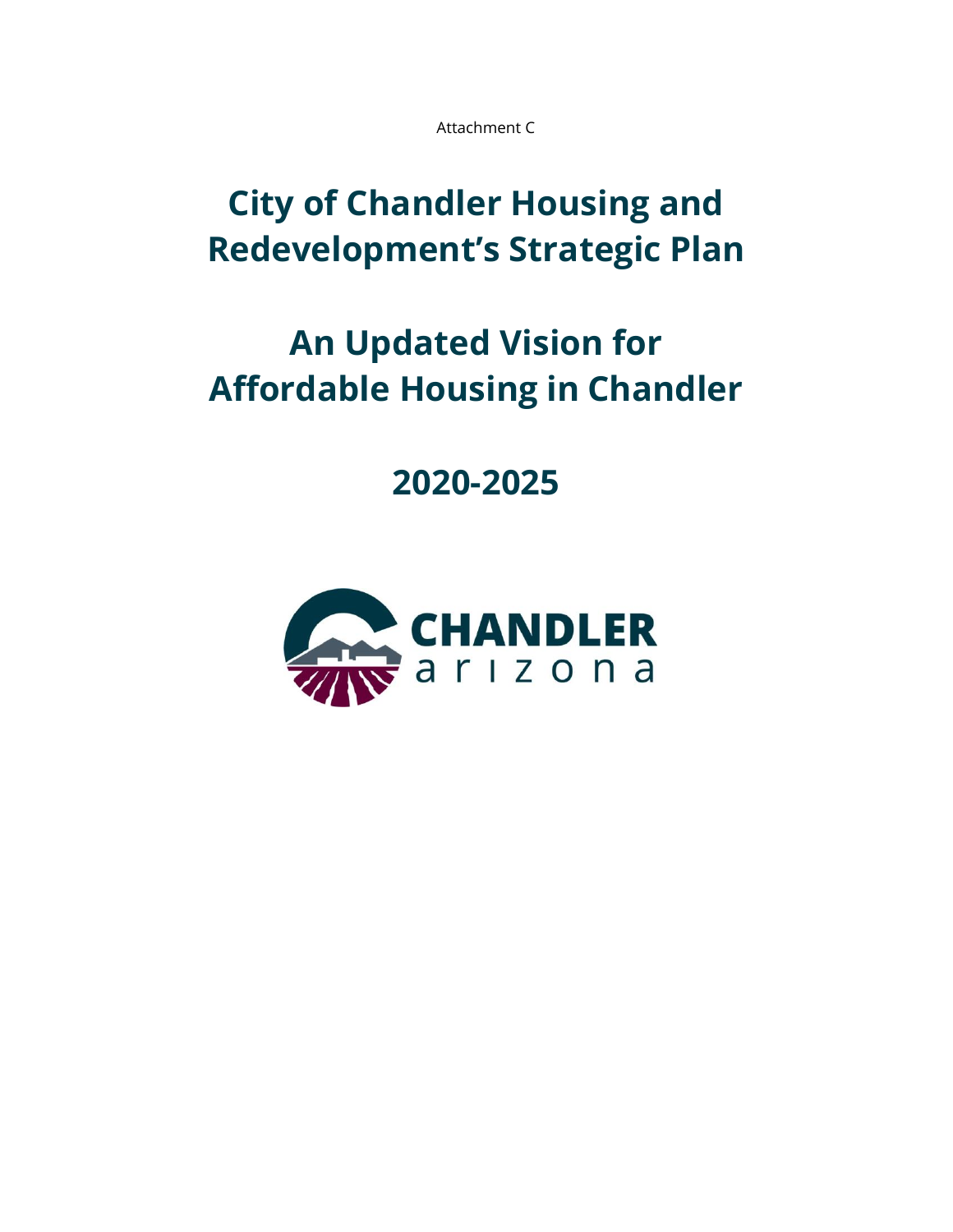#### **TABLE OF CONTENTS**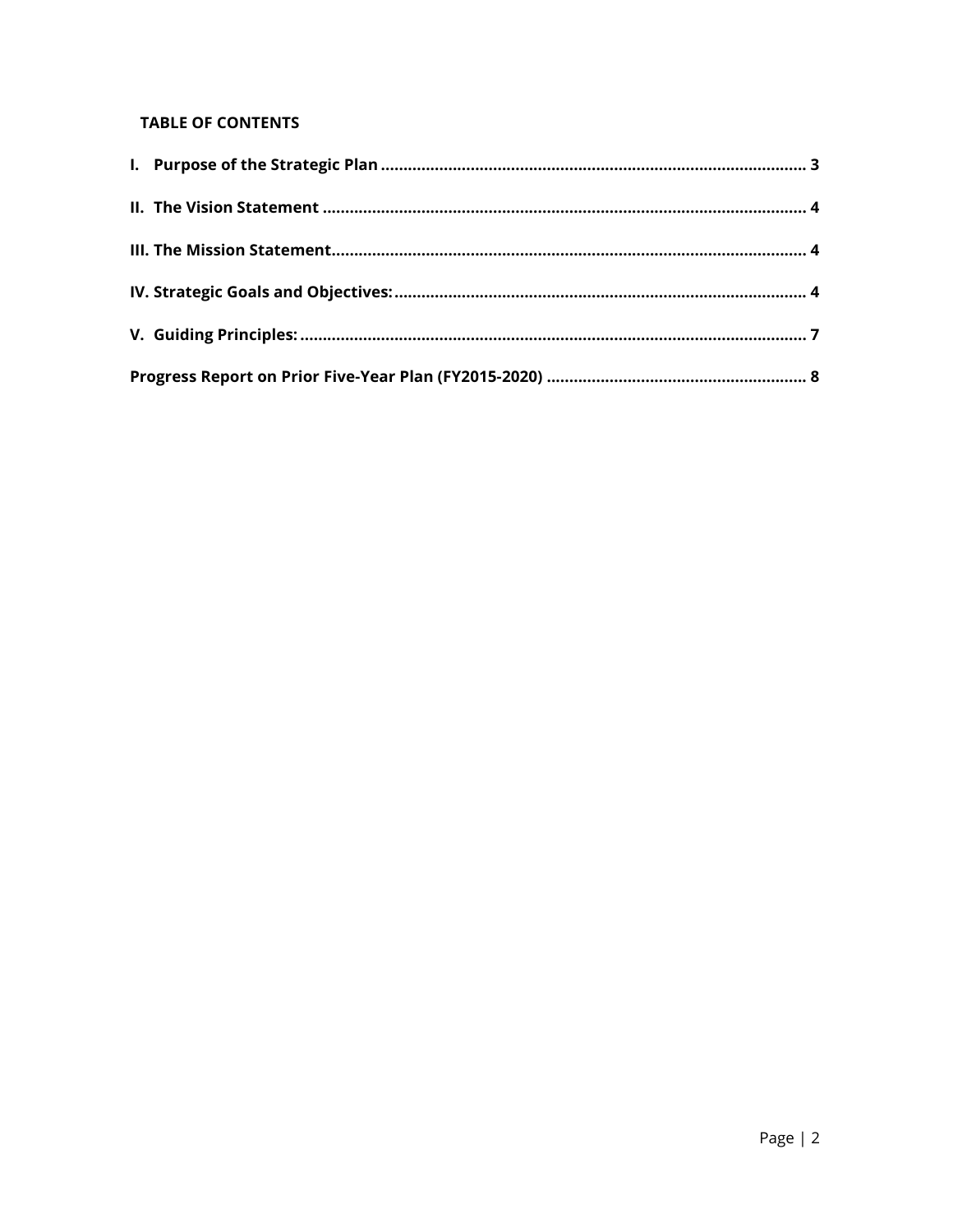#### <span id="page-2-0"></span>**I. Purpose of the Strategic Plan**

The City of Chandler Housing and Redevelopment Division (a.k.a. the Chandler Housing Authority) has historically served the housing needs of persons whose income is low and very low in the City of Chandler through HUD funded low rent public and Section 8 housing. CHRD has provided "decent, safe, and sanitary" low-income public housing to Chandler's citizens since 1972. Throughout the decades the needs of our community have changed, and our agency needs a strategic plan to meet the changing needs proactively.

The Chandler's Housing and Redevelopment Division (CHRD) is poised to transition from a provider of decent safe and sanitary housing to the provider of affordable housing that meets a higher community vision. This transition involves the potential disposition, demolition, or conversion of properties that no longer meets CHRD's and City of Chandler viability and community standards. Strategies include redevelop opportunities through HUD's repositioning strategies to leverage a public private partnership. In order to facilitate this challenging and lofty agenda, CHRD will pursue leveraging some of its limited resources to develop a creative plan that may allow CHRD to fund and execute the change. We must consider doing some things we have never done before.

The planning and achievement of our updated vision will result in the delivery of higher quality, affordable housing for our residents and applicants; and the utilization of staff intellectual resources to effectively direct the assets of the Chandler Housing Authority. Staff comprised of resources positioned in the Central Cost Center will investigate and potentially function more as a quasi-enterprise entity to become financially stronger and less dependent on unreliable HUD funding. This is one of the principle purposes of our Strategic Plan.

The Public Housing Authority Commission (the governing Board), the Housing and Redevelopment Manager, and staff of the CHRD, envision an evolving affordable housing product to better serve the modern needs of the City of Chandler. The older "Public Housing" product has served the needs of our community but is now at the point that it is dated and lacking modern design and functionality to fit the needs of our family residents. Meeting the needs is a challenging objective that significantly impacts the lives of our residents and the future of the community. To systematically transition our housing assets from the current federally funded "Low Rent and Section 8 Public Housing" to a product of mixed-income affordable housing products will take the coordination and cooperation of the CHRD, residents, City of Chandler and the federal government.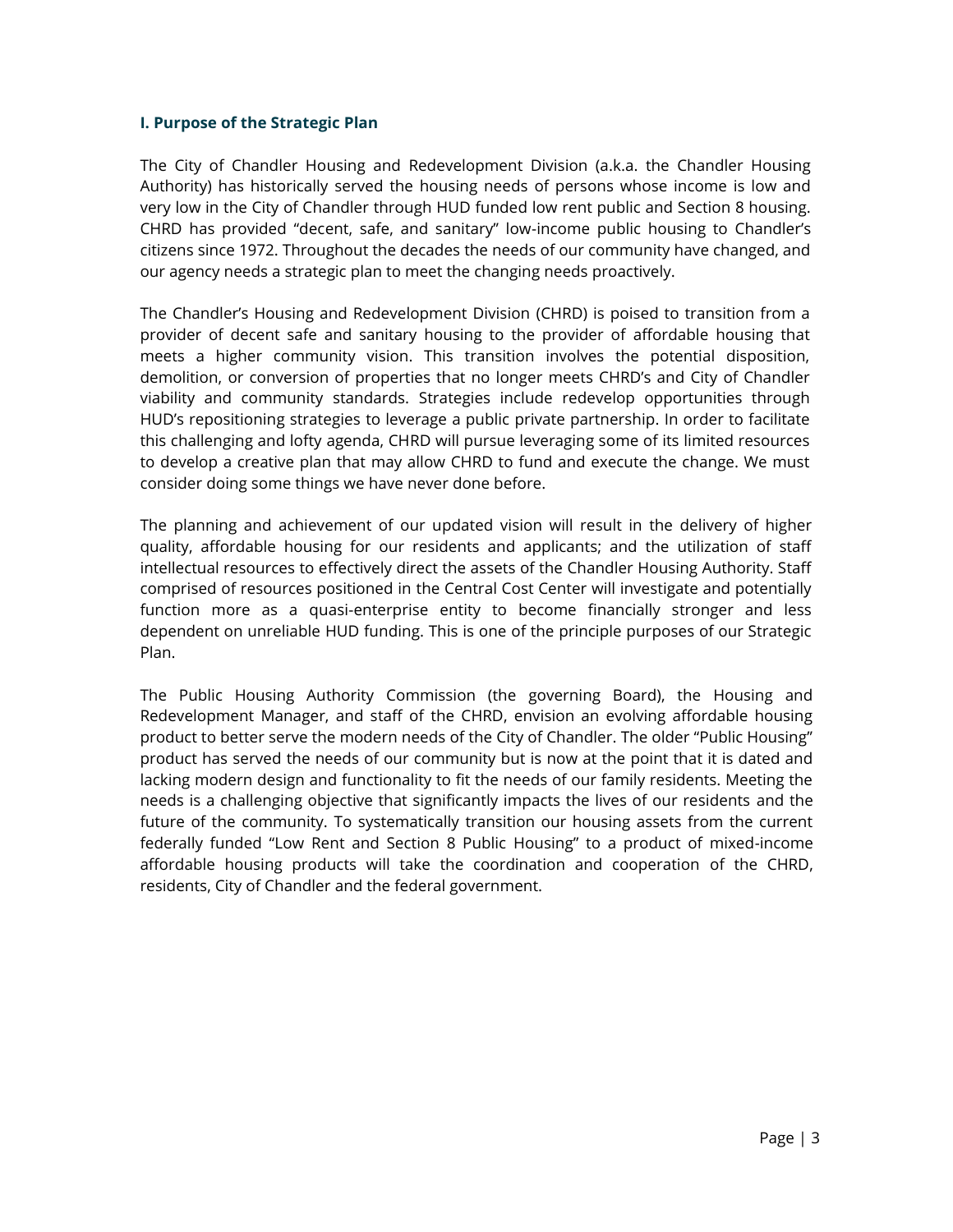#### <span id="page-3-0"></span>**II. The Vision Statement**

#### **Vision Statement:**

Creating and sustaining healthy, diverse neighborhood housing opportunities that promote individual responsibility, economic growth, human dignity and hope for the future.

#### <span id="page-3-1"></span>**III. The Mission Statement**

#### **Mission Statement:**

The City of Chandler Housing and Redevelopment Division (CHRD), together with our community partners, work to maintain safe, decent and affordable housing for low income individuals and families within our community.

#### <span id="page-3-2"></span>**IV. Strategic Goals and Objectives:**

#### **1) Manage the Housing Choice Voucher and Public Housing programs in an efficient and fiscally sustainable manner that will result in compliance and excellent customer service**

Continue to meet all criteria as a High Performing public housing authority in HUD's PHAS and SEMAP assessment. Promote a work environment that is motivating, dynamic and innovative. Provide staff training to keep pace with changing federal housing programs. Maintain policies and procedures in compliance with current HUD regulations and standards.

#### **2) Maintain and strengthen financial viability**

Work to achieve positive cash flow within each managed program and asset. This includes continuing to increase the sources of nonfederal and federal funding. This may require a number of years of transition to accomplish. The Administrative and Management center may also look for opportunities to manage or acquire other affordable housing units and added them to the portfolio. When developing HUD income streams may involve developing partnerships with private or nonprofit entities through the use of tax credits and project based vouchers as well as other innovative financing vehicles. It may also include revenues from fee for service based professional property management services.

#### **3) Improve public housing through demolition, disposition, or a combination of redevelopment and demolition, to transition our residents into more modern affordable housing family developments**

Upgrade and modernize public housing developments by developing a variety of housing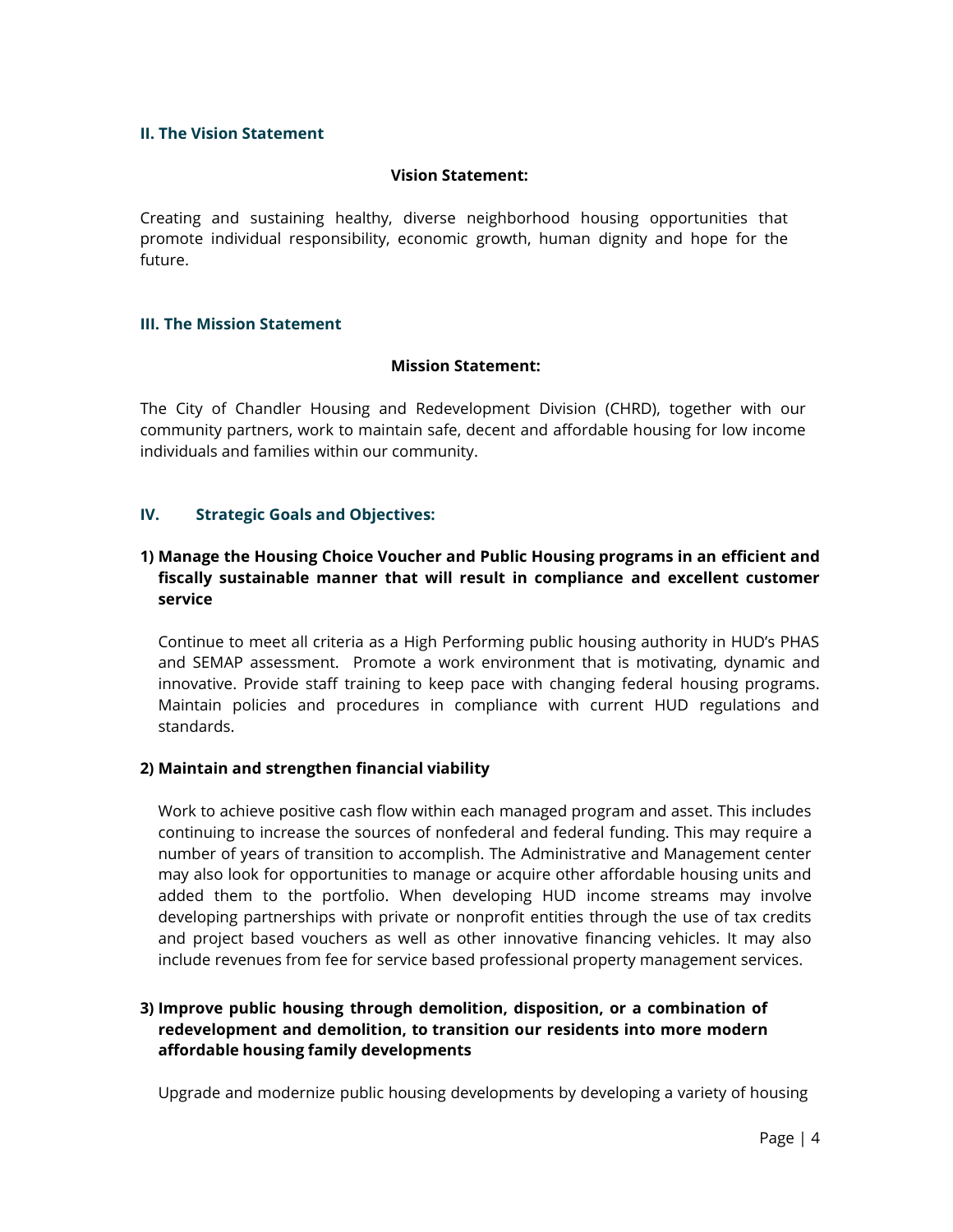options including preserving current public housing, and/or reposition public housing into public/private partnership. Evaluate and implement rehabilitation of existing housing or replace existing stock with new construction, when feasible to increase livability and sustainability of our community.

The Rental Assistance Demonstration (RAD), Section 18 (disposition), and other innovative approaches (i.e. financed with low income housing tax credits, federal home loan bank, federal and other sources) enhances the quality of life, promote responsibility and accountability of our residents. Through HUD's repositioning strategy options consider increasing existing multi-family units count, reduce the number of existing multi-family sites to maximize operation efficiency, increase the number of units for seniors, consider mixed income housing, construct new rental housing developments, and provide homeownership.

Submit letter of intent for HUD's RAD program and analyze reposition strategies options by redeveloping public housing stock and expand overall affordable housing portfolio. Require resident input throughout the assessment process. Research and pursue local non-profit partnership for possibility of obtaining special purpose vouchers and/or project based vouchers.

#### **4) Reposition the Scattered Site (nonfederal and federal) housing stock**

Through rehabilitation, disposition, (sale of properties) reposition assets to more multifamily style properties that are consolidated and less costly to manage. Utilize the proceeds from the sale of any assets to support and develop a new rental units and a self-sustaining community enhancing homeownership program.

#### **5) Continue to expand case management for our housing residents and participants and link to other human and social service providers**

Target and acquire available grants for continued development of innovative approaches for aiding responsible residents to achieve increased family self-sufficiency. Continue to increase the Family Self Sufficiency

To determine how to identify the different tenant population types that utilize our affordable housing products and examine how to best serve those individuals and families to aid them to become self- sufficient or less reliant on the safety net programs. Connect with the transportation, family support services and other business community to increase self- sufficiency.

The challenge is to find resources to evaluate, match and link tenants/families that have social/human services needs with providers that can assist our families. Tenant selfsufficiency will free up existing affordable housing for others to use. This will bend the curve for the growing need for more affordable housing.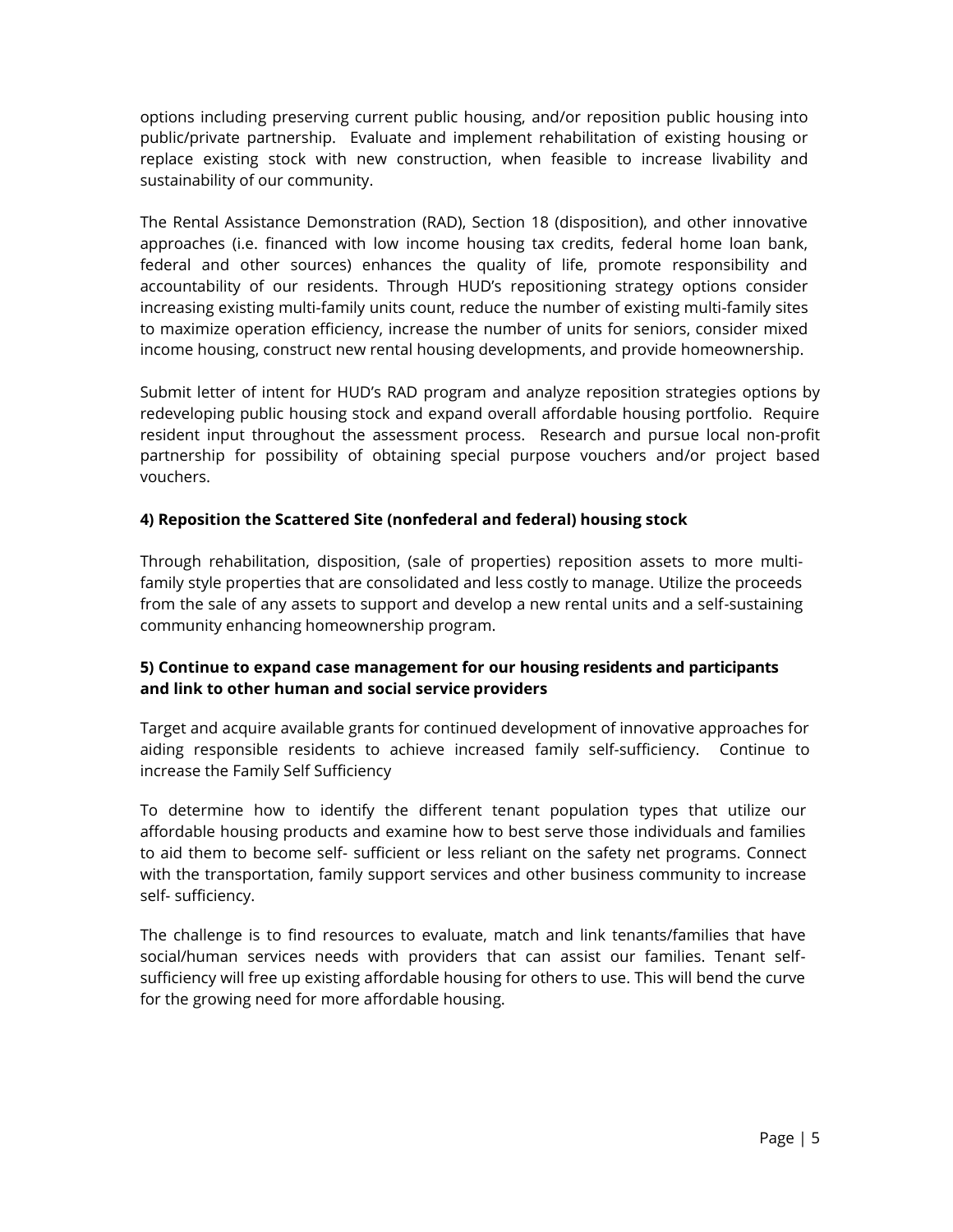#### **6) Require greater accountability for participants and landlords of all HCVprograms**

Educate and train staff, participating and potential landlords in how existing HCV program regulations support stricter lease enforcement by landlords and lease compliance by participants to ensure that responsible and respectful participants are welcomed in every neighborhood. Expand Chandler's family self-sufficiency participation to demonstrate increased responsibility of participants to the community as more become self-supporting and free of all sources of subsidy.

#### **7) Achieve greater accountability for public housing residents through strengthened lease enforcement and lease provisions as well as enhanced monitoring and training.**

Develop, revise and refine lease provisions, administrative rules and supporting policies and procedures to create an enforceable lease that will sustain challenges through the hearing and court processes. Link appropriate infractions to a fee structure. Allocate staff time and resources to the timely processing of lease and rule enforcement.

#### **8) Continue to improve efficiency and effectiveness of our work force through targeted training programs, ongoing evaluations and hiring/retention practices.**

Key staff and leadership positions will be retiring and leaving the Housing and Redevelopment Division over the next five years. Recruitment and retention of qualified staff will become critical as the Division transitions to new leadership in all key supervisory positions. Training and elevation of qualified existing Housing staff will be necessary as long term experienced staff leave the Division. Consultants and on-site training may become necessary as vacancies occur.

#### **9) Continue to focus on curb appeal of the exterior and interior of all of our developments.**

Focus staff on the importance of attention to detail in improving resident and public perception as well as our ability to effectively market our buildings. Monitor Housing Division Performance Indicators within the Central Cost Center and report to the Housing and Human Services Commissioners.

#### **10) Provide a safe environment for our residents.**

Utilize lease enforcement, pre-lease screening, as well as city security efforts to screen or remove from tenancy those who are irresponsible and / or disrespectful with respect to the lease, vision and mission objectives. All programmatic efforts for families are to be focused on measures that will aid families to develop abilities necessary to move up and out of public housing.

#### **11) Develop and implement a streamlined online application and waiting list process.**

Utilize an online process for applicants to submit applications and update applicant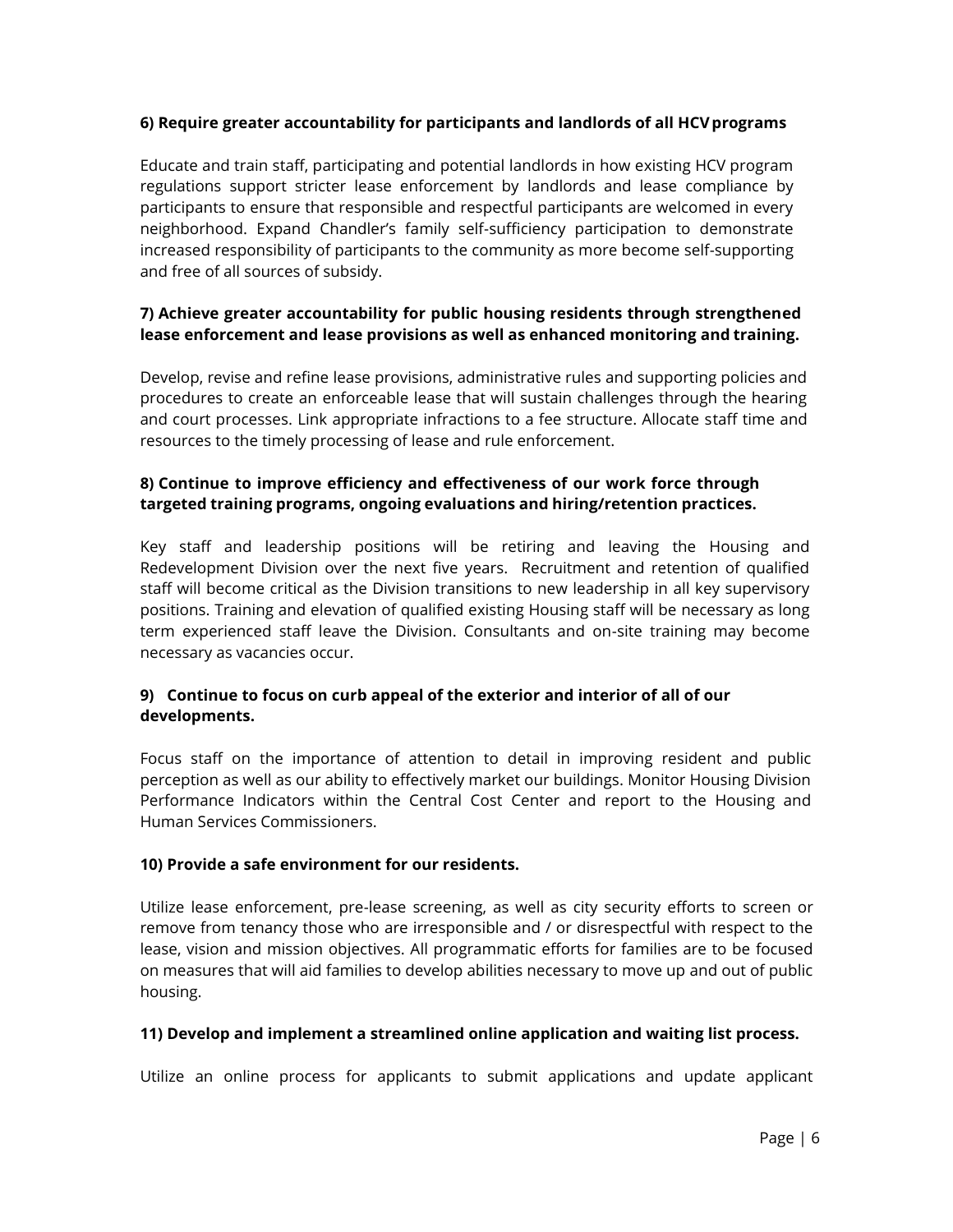information without having to complete and submit a paper form.

#### **12) Utilize a random lottery system for wait list placement.**

Utilize a lottery system for pre-applicant placement on the waitlist to be determined by a random lottery system to include preferences, thereby allowing all applicants with preferences the opportunity for an eligibility appointment no matter the place on the list.

#### <span id="page-6-0"></span>**V. Guiding Principles:**

1) Partnership and continued relationship and participation in Chandler's housing programs is contingent upon the partner maintaining alignment with Chandler's Vision and Mission quality criteria. This guiding principle applies to existing and future landlords, development partners, and recipients of housing assistance.

2) Affordable housing exists and Chandler may develop, and/or acquire affordable housing that delivers an income mix ratio to the maximum extent feasible with the following targets: (+/- 10 percent tolerance of):

- a. 80% Low-Income/Public Housing/Housing Choice Voucher Section 8
- b.15 % Affordable Housing /Tax Credit
- c. 5% Market Rate or Near Market Rate income

3) For strategic planning purposes, planning term lengths shall be as follows:

- a. **Short Term**  1 Year or Less.
- b. **Mid Term**  Greater than 1 Year and less than 3 Years.
- c. **Long Term**  Greater than 3 years

4) Homeownership – Chandler will seek to develop appropriate homeownership opportunities to assist in transitioning residents who demonstrate capacity to independently own and manage a home.

5) The Housing Division staff will build capacity for development, acquisition, and management of new/rehabilitated units through the Operating/Capital Fund Leveraging, Tax Credits, Acquisition, Partnership and other affordable housing opportunities with developers whose products align with our vision and mission.

8) Develop, acquire or rehabilitate affordable housing utilizing energy efficient building practices and environmentally friendly building designs/products to the maximum extent feasible.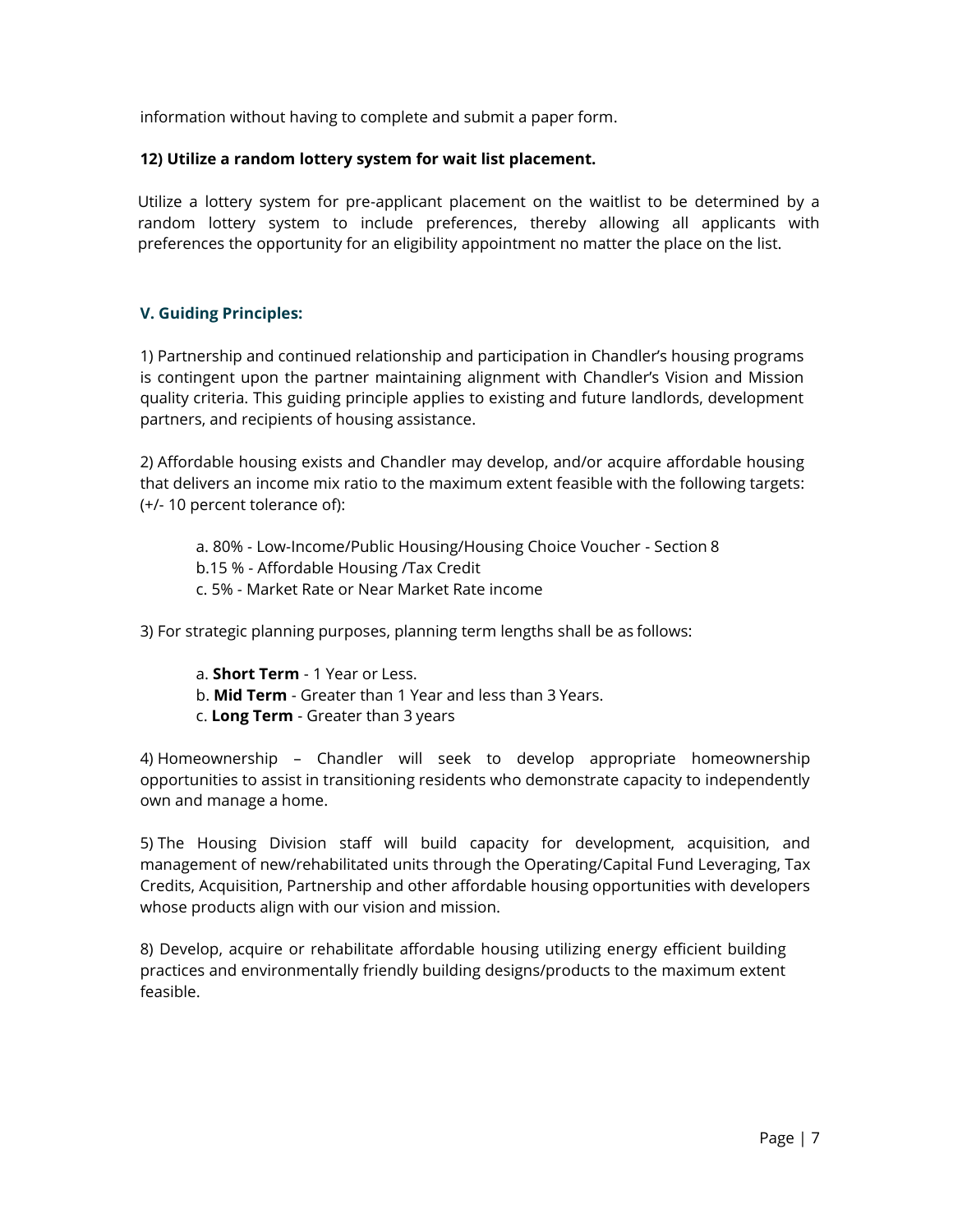### **Progress Report on Prior Five-Year Plan (FY2015-2020)**

<span id="page-7-0"></span>The City of Chandler Housing and Redevelopment Division (COCHRD) has worked toward achieving the goals outlined in the Five-Year Strategic Plan 2015-2020. Staff and Public Housing Authority Commission have embraced the challenging steps involved in working toward promoting affordable housing, creating opportunities for economic self-sufficiency and the availability of an affordable living environment free from discrimination.

#### **Below is the progress towards each goal in the five-year plan ending FY2020 (June 30, 2020)**

**Goal One**: Assist the availability of affordable, decent, safe and affordable housing.

HUD released PIH Notice 2020-05 issued on April 10, 2020 that described COVID-19 Statutory and Regulatory Waivers available to PHAs pursuant to the authority provided under the Coronavirus Aid, Relief and Economic Security (CARES) Act (Public Law 116-136). HUD waived and established alternative requirements for numerous statutory and regulatory requirements for the Public Housing program, Housing Choice Voucher (HCV) program, as detailed in the COCHRD Waivers attached to the PHA Five Year and Annual Plan submission. COCHRD Division adopted a list of the waivers to be used in the operations of the agency and posted on the website. These waivers were adopted by Chandler April 13, 2020 and continued through the next five year PHA Plan.

The Housing Division has managed to utilize close to 94 percent of the vouchers HUD has allocated to Chandler during this period. In an economic environment and limited available landlords accepting HCV, has presented our programs with uncertainties in leasing, however, the Housing Choice Voucher program families served has been fairly steady. The Housing Choice Voucher program budget is consistently managed to assure that Chandler has the best chance to utilize all 486 vouchers.

The vacancy rate for Public Housing continued to remain steady, with only approximately a 0.50 percent vacancy rate over the preceding annual term between July 1, 2018 and June 30, 2019. Significant improvement in the vacancy rate is difficult to achieve, due to the migratory nature of the low-income population that we serve. Staff continues to monitor this area daily to turn units around and fill vacancies as quickly as possible.

Over the past five-years, the City of Chandler continues to manage and operate eleven (11) affordable housing (two townhomes – HOME funded, three condos, four scattered senior housing single-family homes, and two duplexes). The affordable housing stock will continue to be rented at below market rents that will be affordable to families that make between 50%- 80% of area medium income with rents between \$1,102 and \$875.

We are a high performing Housing Authority in the Low Rent Public Housing Program and have been for the past year.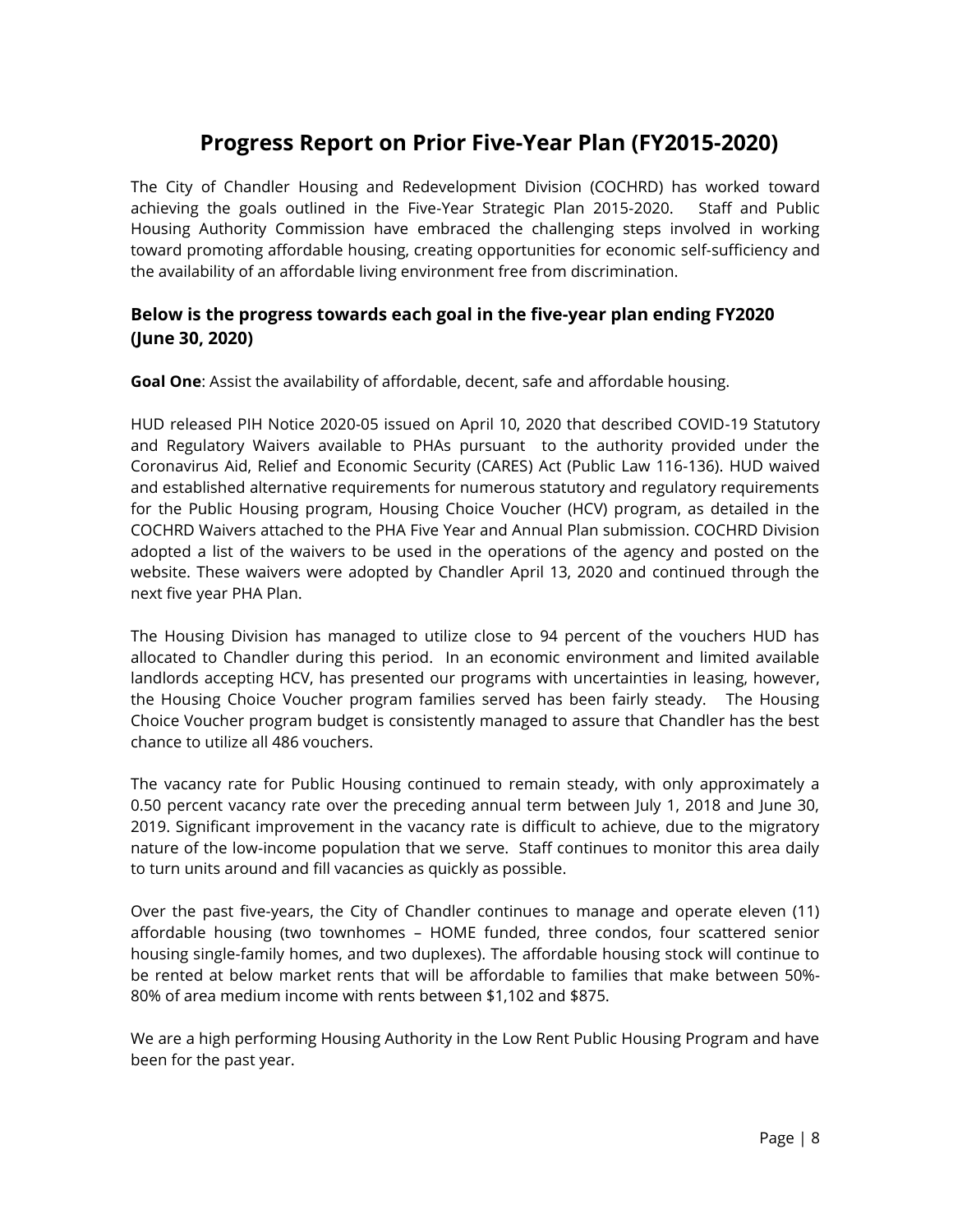#### *Resident Advisory Board*

As per federal requirements, the Housing Division established a Resident Advisory Board (RAB) comprised of both Public Housing residents and HCV Program participants to review the Annual PHA Plan and provide comments to program policies. The comment period is between Jan. 27, 2020 and March 12, 2020. RAB meetings were held on Nov. 14, 2019, Dec. 17, 2019, Feb. 21, 2020, and March 13, 2020 where plan and policy materials were distributed and discussed. There were no comments submitted for consideration.

**Goal Two**: Improve community quality of life and economic vitality.

At the time of the publication of this report, the City of Chandler, Housing and Redevelopment Division was recognized as a High Performing Housing Authority with a PHAS total score of 96 in Public Housing.

In the previous five-years, ending FY 2020, the City of Chandler invested considerable time and resources in training staff to become knowledgeable in the new methods necessary to promote a good work environment for employees that will ultimately benefit the customer. In 2019, the Housing Office made available online application for housing programs. The HCV waitlist opened on Jan. 27, 2020 to Feb. 10, 2020.6,460 total pre-applicants were received during the time the HCV waitlist was opened (5,959 submitted online, 473 paper applications hand-delivered or mailed, 13 faxed, 15 emailed). Random computerized lottery was conducted 30 days after the waitlist closed and 4,000 pre-applications were selected. Letters were mailed March 10, 2020 to notify those that were selected be placed on the waitlist.

COCHRD continues to upgrade our housing software systems and purchased an on-line application module called RENTCafe late 2018 for our HCV and public housing programs. This program allows for residents in public housing to create work orders and when waitlist opens, it will allow applicants for PH and HCV to apply on-line. In addition, our City's web page is currently being upgraded. An in-house landlord outreach program, as well as the subscription use and links to Go Section8.com, are tools that have been a significant asset to staff, the public and other housing entities.

COCHRD operates in a fiscally prudent manner. The City of Chandler general fund contributes \$389,916 in annual ongoing funding, to support and help shore up the HUD Public Housing shortfall in subsidy. Our current Public Housing reserve is over one million dollars. These actions have helped to stabilize our maintenance and administrative financial picture. Staff has also been successful in getting and implementing

Management staff is keeping an eye towards diversifying financial interests in our HUD portfolio. Staff is in the initial phase of exploring and researching the Rental Assistance Demonstration (RAD) and or Demo/Dispo programs to encourage redevelopment of 303 public housing units. In addition, Tax Credit projects, tax exempt bonds or other grants may play a role in transforming COCHRD revenue stream in this year.

In 2019, COCHD is in the process of facilitating the procurement of a financial consultant to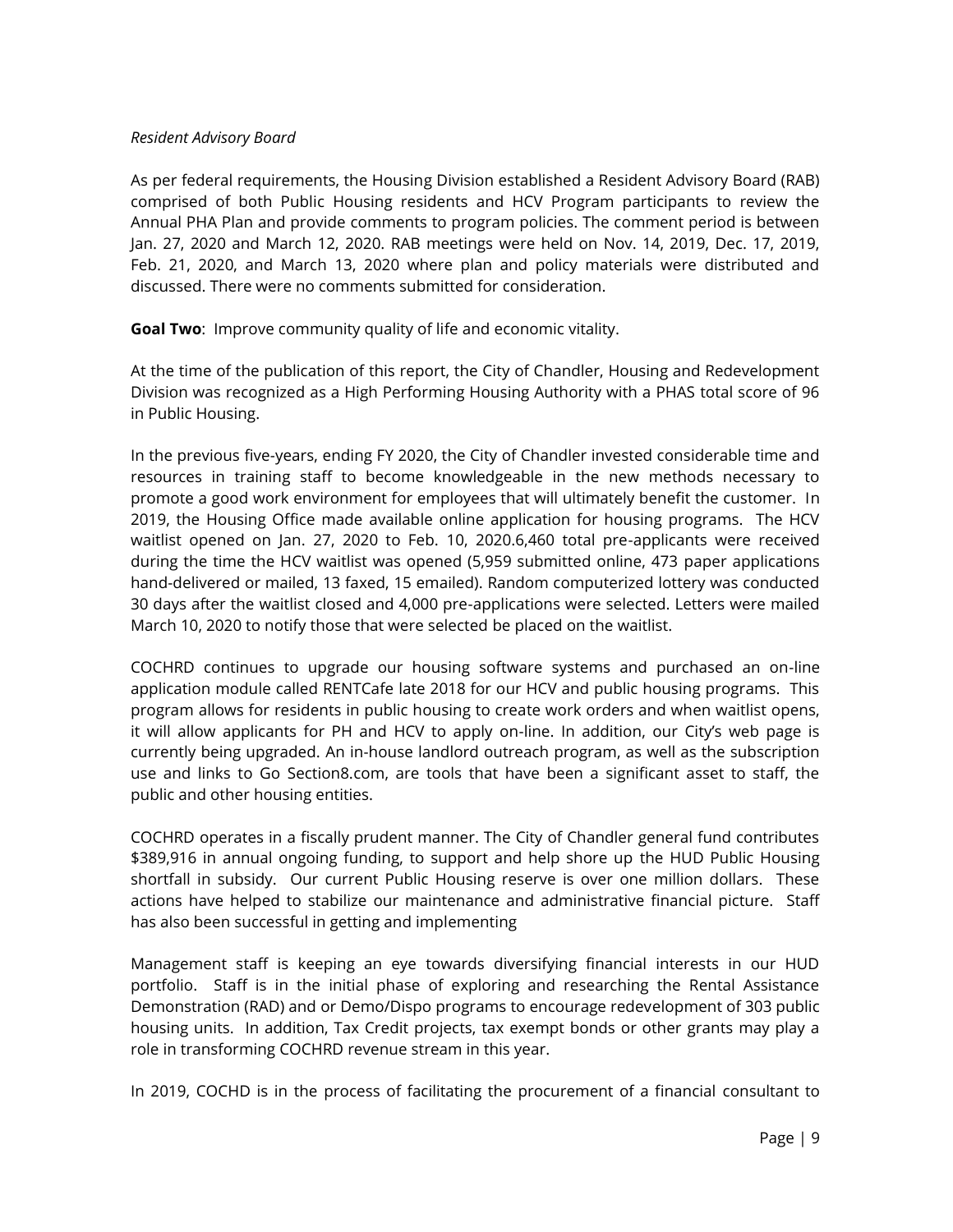develop options for redevelopment. In addition, the COCHRD may submit to submit a RAD application in 2020.

Staff will continue to work towards expanding the availability and improving the overall quality of the affordable housing stock by continuing to modernize public housing and supporting efforts to improve the overall quality of the general housing stock. In 2018, the COCHRD was successful in keeping our elderly Kingston Arms Apartments designated for the elderly. The renewal of Kingston Elderly Designation is due August 2020.

Chandler has expanded the housing programs stock through the creation of housing location maps, landlord outreach, and by consistently monitoring the payment standard for the Housing Choice Voucher program. Our Housing Division adjusted the payment standards effective 12/1/19 to adjust for the recent increases in our local market rents.

| Bedroom Size  | Payment Standard |
|---------------|------------------|
| 0             | \$805            |
|               | \$1,032          |
| $\mathcal{P}$ | \$1,255          |
| 3             | \$1,740          |
| 4             | \$1,958          |
| 5             | \$2,169          |
|               | \$2,430          |

We have set systems in place to maintain a high voucher utilization rate and plan to work within the HUD guidelines to maximize the utilization of the Housing Choice Voucher program vouchers and/or budget. Maintaining our utilization rate will continue to be a challenge in 2020, as we work to maintain our ability to service those in need with the peculiar demands of managing varying costs within a budget based system of funding. In 2020, the COCHRD is looking to apply for Family Unification Program Vouchers and Choice Mobility Voucher.

Through the upgrades and exterior improvements made to the public housing units, specifically at site 4, the tenants have a renewed respect for the developments. LED lighting improvements, fencing improvements and new landscaping have increased the overall security and look of each development. We also continue to upgrade cabinetry at our sites, painting, roofing, irrigation and shower/tub projects with capital fund which adds to the aesthetic appeal of the units. Our flat rent program encourages higher income residents to stay or join the public housing program. Our partnership with the Chandler Police Department also provides a direct link to their resources to help screen all tenants and to address and mitigate problems as they arise. We continue to have our resident council involvements to include our resident beautification participants.

As of December 31, 2017, Chandler is smoke-free on all public housing sites. The annual plan submitted to HUD on April 17, 2017, Chandler's smoke free policy was submitted as required per federal regulation prior to HUD's July 31, 2018 deadline. Staff continue to provide resources and counseling letters for residents that may need assistance in cessation of smoking.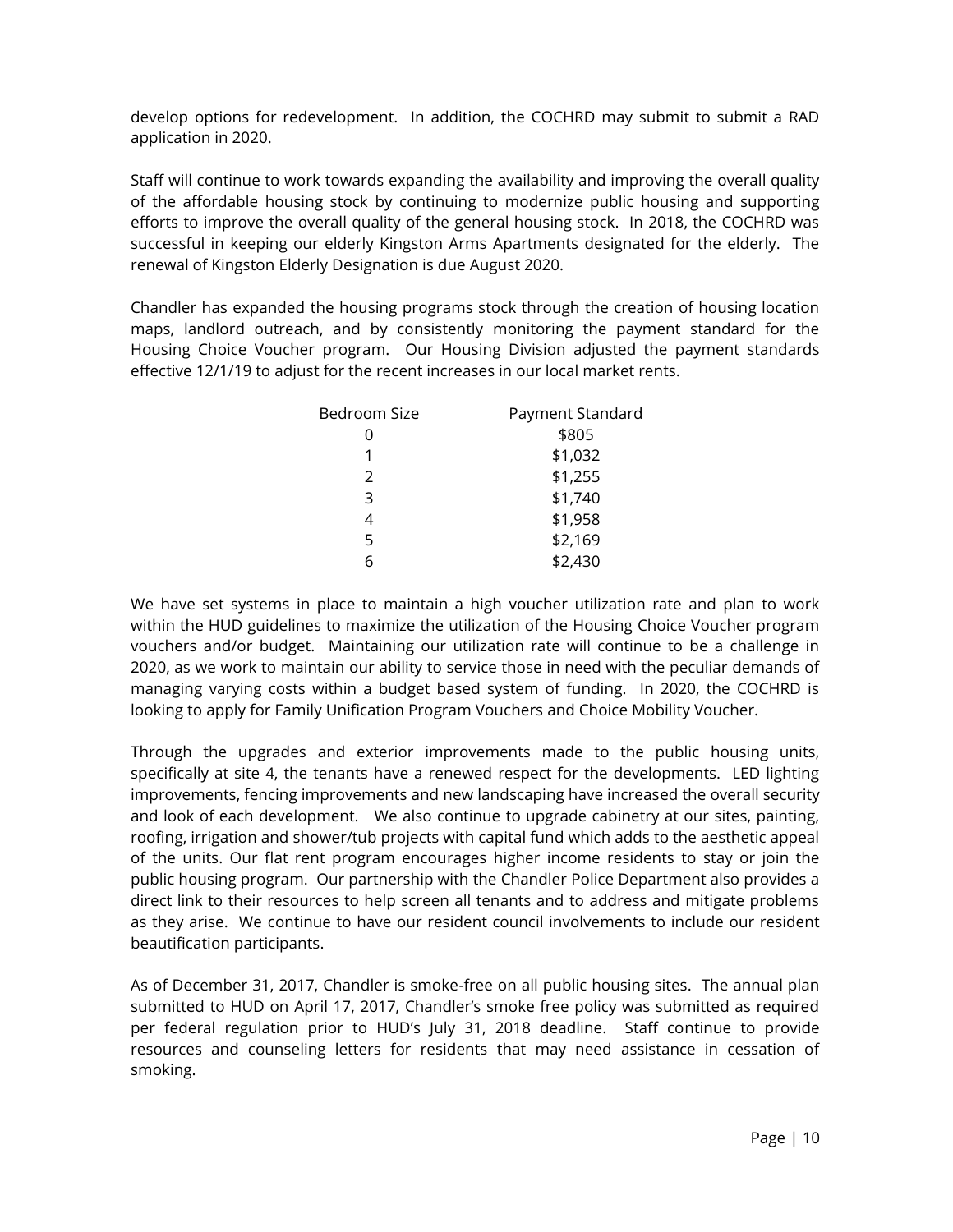The Public Housing Youth Staff main hub is the Housing Youth Center (HYC), which was newly renovated in 2018 and has a computer lab with 12 computers. Recent adjustments were made the Youth Program starting in March of 2020, as the City began to shut down due to the Coronavirus, the six staff members of the Chandler Public Housing Youth Program were asked to reimagine and redesign their service to the Public Housing families quickly. Suddenly, the hundreds of kids who would normally be participating in the Spring Intersession Program, the After-School Program, and the Reading Tutoring Programs, were all sheltering inside their homes away from staff, friends, and school. The staff turned into door to door deliverers offering to pick up and deliver school lunches to all Housing families that requested them. From March 25-May 28, over 6,000 lunches were hand delivered by Youth Program staff! Over 640 Book Rich Environment books were delivered to the youth's homes in March and April. The staff began creating weekly activity packets for each program participant filled with educational worksheets, puzzles, games, crafts, snacks and personal messages. In May, when the word came that in-person programming would begin in June. During the normal Summer Youth drop-in program, the staff would provide recreational and creative activities for groups of 40- 50 kids at a time, along with trips to public pools, museums, the library, and more. This year, however, they had to design a new program that would serve small groups of only 6-8 youth at a time who needed to stay 6 feet apart and wear face coverings. "The Summer of Learning" was conceived and implemented. Special interest "classes" for 3 different age groups were designed and offered in 3 different time slots throughout the day. Participants registered for the classes and were placed in the small groups on a first come-first served basis. Over 40 session topics were available for the youth to explore including crafts of all sorts, stop motion animation, world travel, chess, American Sign Language, exercise, poetry, growing plants, and so many more. Transportation was provided, school lunches were provided, all supplies were provided, and all at no cost to the participants. By June 18, with Coronavirus cases surging in Maricopa County, the in-person programming came to an end. Once again the youth began to shelter at home, and once again it was time to innovate. The Youth Program staff returned to delivering school lunches, books, and bigger and better activity packets to the youth at their homes. They also began rethinking, recreating, and redesigning the Youth Program so as to be ready to best serve the Housing families when the youth return to on-line and/or on campus learning.

**Goal Three**: Promote self-sufficiency and asset development of families and individuals.

COCHRD has annually applied for and received a Public Housing/Housing Choice Voucher Family Self-Sufficiency Coordinator grant in 2019. This program strengthens our existing Housing Choice Voucher and Public housing programs and provides additional links to accredited higher education and job training skills. Currently, 120 families participate in the FSS programs.

Most discretionary policies and programs are created to promote self-sufficiency of tenants through a system of comprehensive supportive programs. Staff works to assist housing residents that need assistance by matching resources to promote tenant education and selfsufficiency. Our principle mission is "affordable, decent, safe, and sanitary housing" in conjunction with meeting HUD rules and policies augmented with preferential local controls. We support this mission through other social service/educational programs, which include the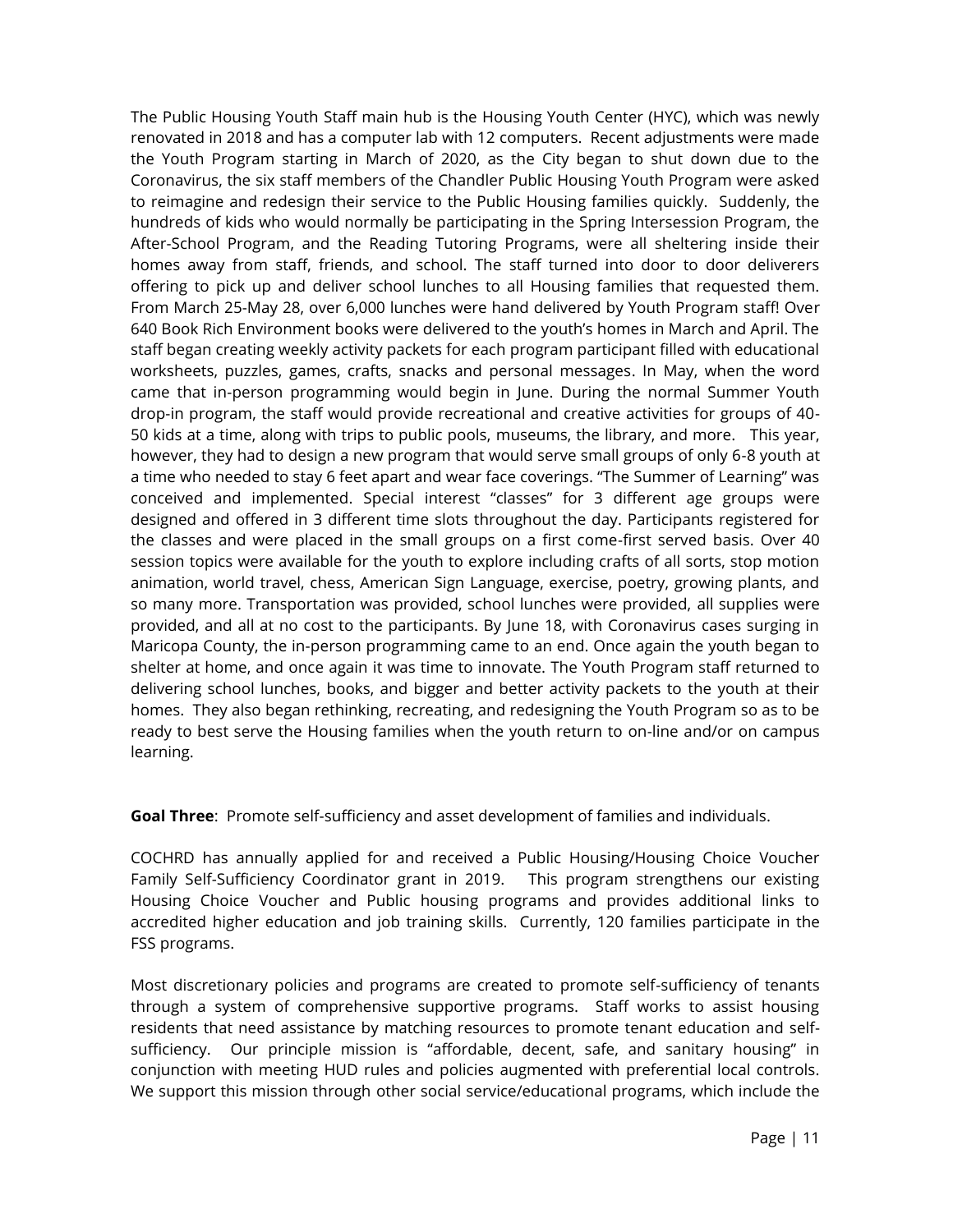Housing Youth Center, Youth Recreation Program, the Capital Improvement Program, and Social Service partnerships with other social service providers.

In 2018, COCHRD became a Book Rich Environment (BRE) Public Housing Authority. COCHRD brings vibrant culture of books to public housing residents. COCHRD brings free, high quality books to children and families, engage our local library, and build literacy partners in our community. The COCHRD is in our third year of the Read to Succeed tutoring program. Volunteers tutor afterschool at the HYC twice a week for an hour to assist our youth that are reading below second grade reading level.

We also work closely with nonprofit homeownership programs and our Family Self-Sufficiency (FSS) Program to create Individual Development Account opportunities and FSS Escrow accounts to provide both financial and education support to prospective new homeowners.

**Goal Four**: Ensure Equal Opportunity in Housing for all Americans.

In 2019, the COCHRD purged the Public Housing and Housing Choice Voucher waiting list.

The waiting list for Public Housing is currently closed and the Housing Choice Voucher was opened Jan 27, 2020 to Feb. 10, 2020. Pre-applications were available in multiple ways. Preapplicants could apply and submit an online pre-application: [chandleraz.gov/applyforhousing](http://www.chandleraz.gov/applyforhousing) or request a paper pre-application or in person at 235 S. Arizona Ave., Chandler, AZ 85225; or by phone 480-782-3200; or by fax 480-782-3220; or by email [chandler.housing@chandleraz.gov.](mailto:chandler.housing@chandleraz.gov) The submission of a paper pre-application was available to dropped off in person at 235 S. Arizona Ave., Chandler, AZ 85225; by phone 480-782-3200; by fax 480-782-3220; or by email chandler.housing@chandleraz.gov; or mail through the U.S. Postal Service to City of Chandler Housing and Redevelopment, Mail Stop 101, P.O. Box 4008, Chandler, AZ 85244-4008, postmarked on or before Feb. 10, 2020.

The City accepted requests for reasonable accommodation, modification, and auxiliary aid and services at any time. Requests included (but not limited to) pre-applications in large print or Braille, readers, sign language interpreters, or assistance explaining forms due to disability. If you require a reasonable accommodation, please contact the office by phone at 480-782-3200 (7-1-1 TTY options: English 800-367-8939 / Español 800-842-2088), or in person at 235 S. Arizona Ave., Chandler, AZ 85225; or by fax 480-782-3220; or by email chandler.housing@chandleraz.gov. In addition, Request for Language Assistance: Persons with limited English proficiency are entitled to language assistance with written or oral communication. These services are available at no cost. To obtain language assistance, anyone can contact our office by calling 480-782-3200. Notice to Individuals with Disabilities: The City of Chandler is committed to compliance with Americans with Disabilities Act (ADA) and to maintaining accessible facilities, services, programs and activities; promoting inclusion through reasonable modification; and striving to make all interactions with City government positive and successful for all. In addition, you may contact the City's ADA Coordinator, Jason Crampton, at 480-782-3402 (or 711 via Arizona Relay Service) or [ada.coordinator@chandleraz.gov.](mailto:ada.coordinator@chandleraz.gov) Requests should be made as soon as possible before the scheduled event or meeting. For more information and FAQs, go to the website at